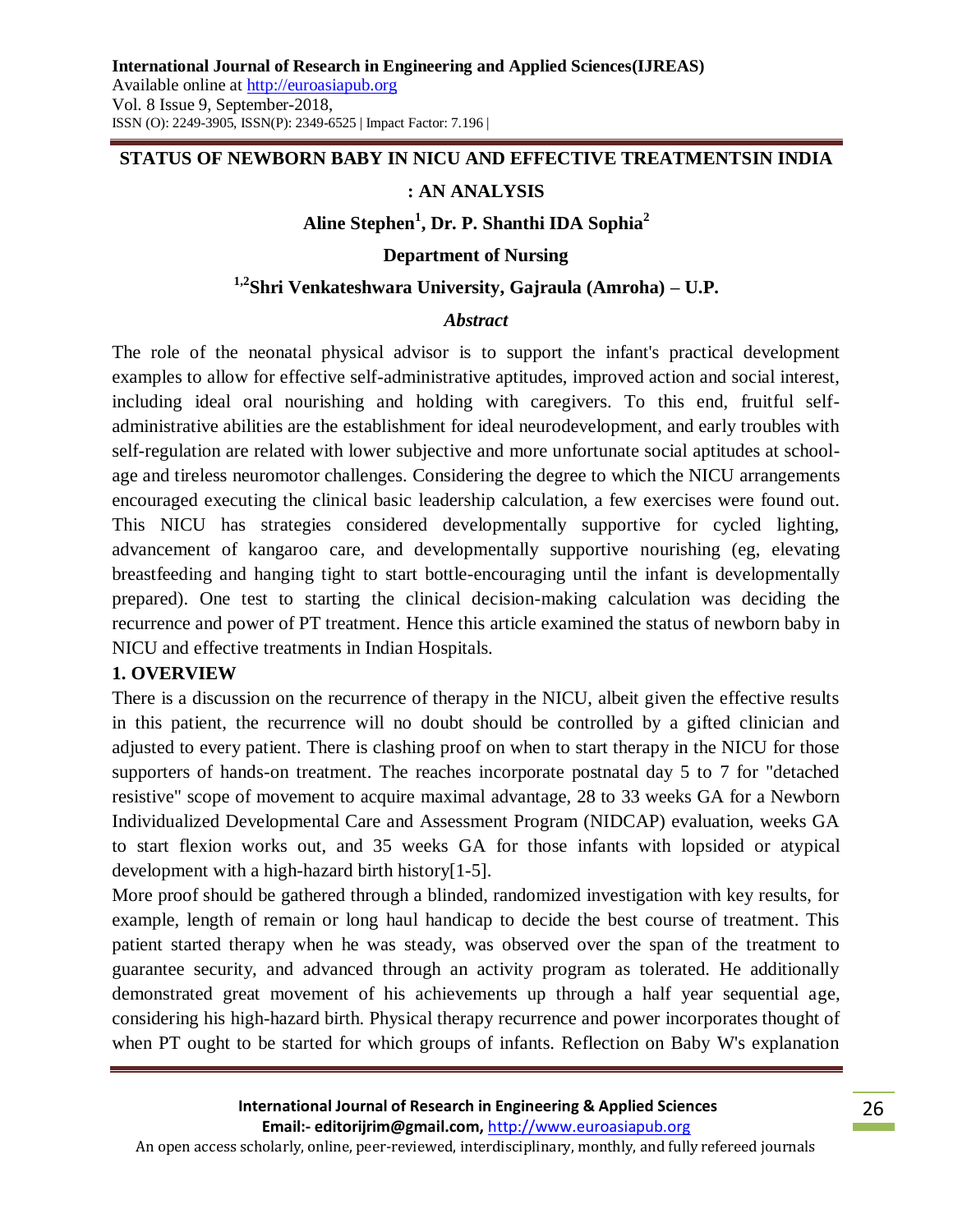behind referral to PT (ie, intraventricular hemorrhage and tone variations from the norm) and when PT was started (ie, day 18 of life) uncovers a requirement for further neonatal PT program development.

For instance, the NICU multidisciplinary care team (eg, medicine, nursing, restoration, nutrition, respiratory therapy, and lactation interview) would profit by unmistakably characterized PT referral criteria. For instance, a few NICUs have a "sweeping" referral for PT for all infants born more youthful than 32 or 28 weeks GA (ie, to concur with state part C qualification criteria and nearby strategy), though different NICUs have stricter conventions for deciding suitability of a NICU PT referral. The use of the clinical basic leadership calculation featured the requirement for a grid advocating recurrence and power of PT treatment based on the accessible proof. An extra test to executing the clinical basic leadership calculation was composing PT objectives that most properly catch the family's qualities, needs, and concerns while as yet meeting recovery departmental rules for objective writing in an acute care clinical setting.

## **Treatments**

The neonatal intensive care unit (NICU) or special care nursery provides round-the-clock care for your premature baby.

### **Supportive care**

Specialized supportive care for your baby may include:

- **Being placed in an incubator.** Your baby will probably stay in an enclosed plastic bassinet (incubator) that's kept warm to help your baby maintain normal body temperature. Later on, NICU staff may show you a particular way to hold your baby known as "kangaroo" care with direct skin-to-skin contact.
- **Monitoring of your baby's vital signs.** Sensors may be taped to your baby's body to monitor blood pressure, heart rate, breathing and temperature. A ventilator may be used to help your baby breathe.
- **Having a feeding tube.** At first your baby may receive fluids and nutrients through an intravenous (IV) tube. Breast milk may be given later through a tube passed through your baby's nose and into his or her stomach (nasogastric, or NG, tube). When your baby is strong enough to suck, breast-feeding or bottle-feeding is often possible.
- **Replenishing fluids.** Your baby needs a certain amount of fluids each day, depending upon his or her age and medical conditions. The NICU team will closely monitor fluids, sodium and potassium levels to make sure that your baby's fluid levels stay on target. If fluids are needed, they'll be delivered through an IV line.
- **Spending time under bilirubin lights.** To treat infant jaundice, your baby may be placed under a set of lights known as bilirubin lights for a period of time. The lights help your baby's system break down excess bilirubin, which builds up because the liver can't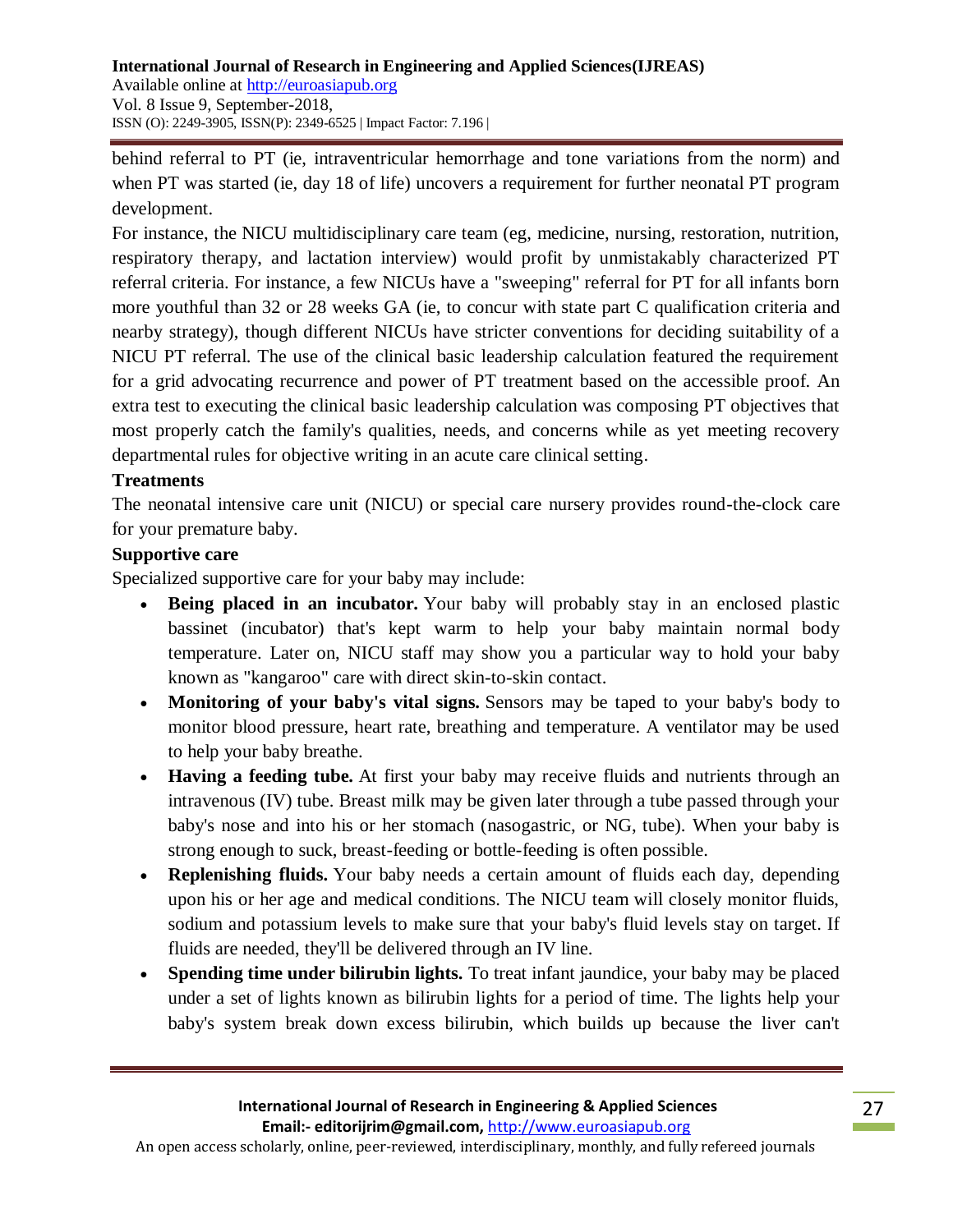process it all. While under the bilirubin lights, your baby will wear a protective eye mask to rest more comfortably.

 **Receiving a blood transfusion.** Your preterm baby may need a blood transfusion to raise blood volume especially if your baby has had several blood samples drawn for various tests.

# **2. NEWBORN BABY IN NICU AND THEIR EFFECTIVE TREATMENTS BY SPECIALIZED NURSES**

| Opinion                  | No.        |
|--------------------------|------------|
|                          | respondent |
| Strongly agree           | 67         |
| Agree                    | 89         |
| Disagree                 | 24         |
| <b>Strongly Disagree</b> | 20         |

# **Table 1: The birth of a baby is an extremely complex process**

Above table 1 descriptive The birth of a baby is an extremely complex process, 67 nurses are strongly agree, 89 nurses are agree, 24 nurses are disagree and 20 nurses are strongly agree.



# **Figure 1: The birth of a baby is an extremely complex process**

| Opinion                  | No.        | оf |
|--------------------------|------------|----|
|                          | respondent |    |
| Strongly agree           | 63         |    |
| Agree                    | 75         |    |
| Disagree                 | 30         |    |
| <b>Strongly Disagree</b> | 32         |    |

**Table 2: The Neonatal Intensive Care Unit (NICU) constitutes a restorative situation proper for treatment of the newborn (NB) in a serious condition**

Above table 2 descriptive The Neonatal Intensive Care Unit (NICU) constitutes a restorative situation proper for treatment of the newborn (NB) in a serious condition, 63 nurses are strongly agree, 75 nurses are agree, 30 nurses are disagree and 32 nurses are strongly agree.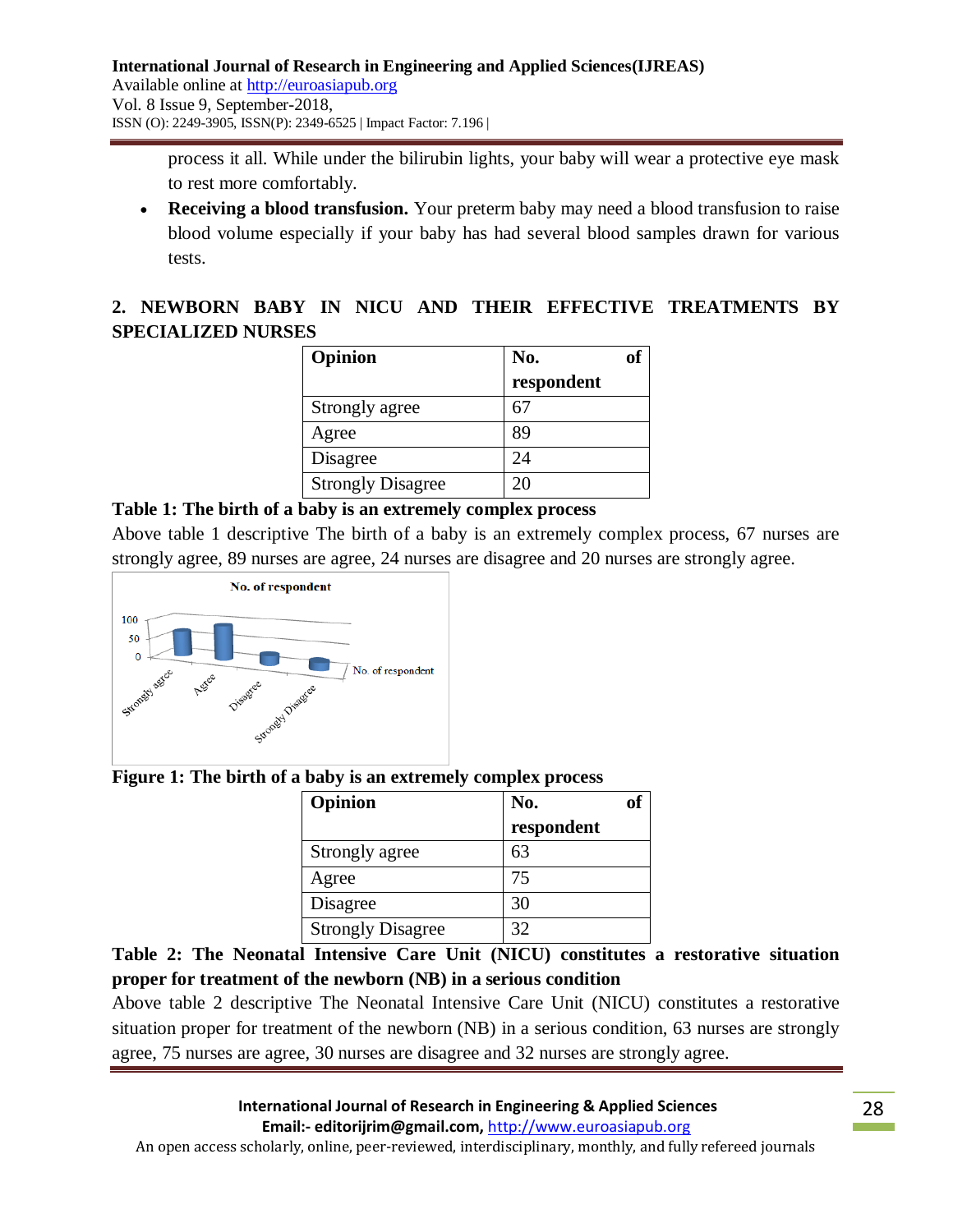#### **International Journal of Research in Engineering and Applied Sciences(IJREAS)**

Available online at http://euroasiapub.org Vol. 8 Issue 9, September-2018, ISSN (O): 2249-3905, ISSN(P): 2349-6525 | Impact Factor: 7.196 |



**Figure 2: The Neonatal Intensive Care Unit (NICU) constitutes a restorative situation proper for treatment of the newborn (NB) in a serious condition**

| Opinion                  | No.        |  |
|--------------------------|------------|--|
|                          | respondent |  |
| Strongly agree           | 68         |  |
| Agree                    | 73         |  |
| Disagree                 | 33         |  |
| <b>Strongly Disagree</b> | $2\Gamma$  |  |

**Table 3: Personally Involved Care, Checking, and Nourishing Of the Babies by NICU Nurses** 

Above table 3 descriptive Personally Involved Care, Checking, and Nourishing Of the Babies by NICU Nurses, 68 nurses are strongly agree, 73 nurses are agree, 33 nurses are disagree and 20 nurses are strongly agree.



**Figure 3: Personally involved care, checking, and nourishing of the babies by NICU nurses**

| Opinion        | No.<br>ОI  |
|----------------|------------|
|                | respondent |
| Strongly agree | 62         |
| Agree          | 69         |
| Disagree       |            |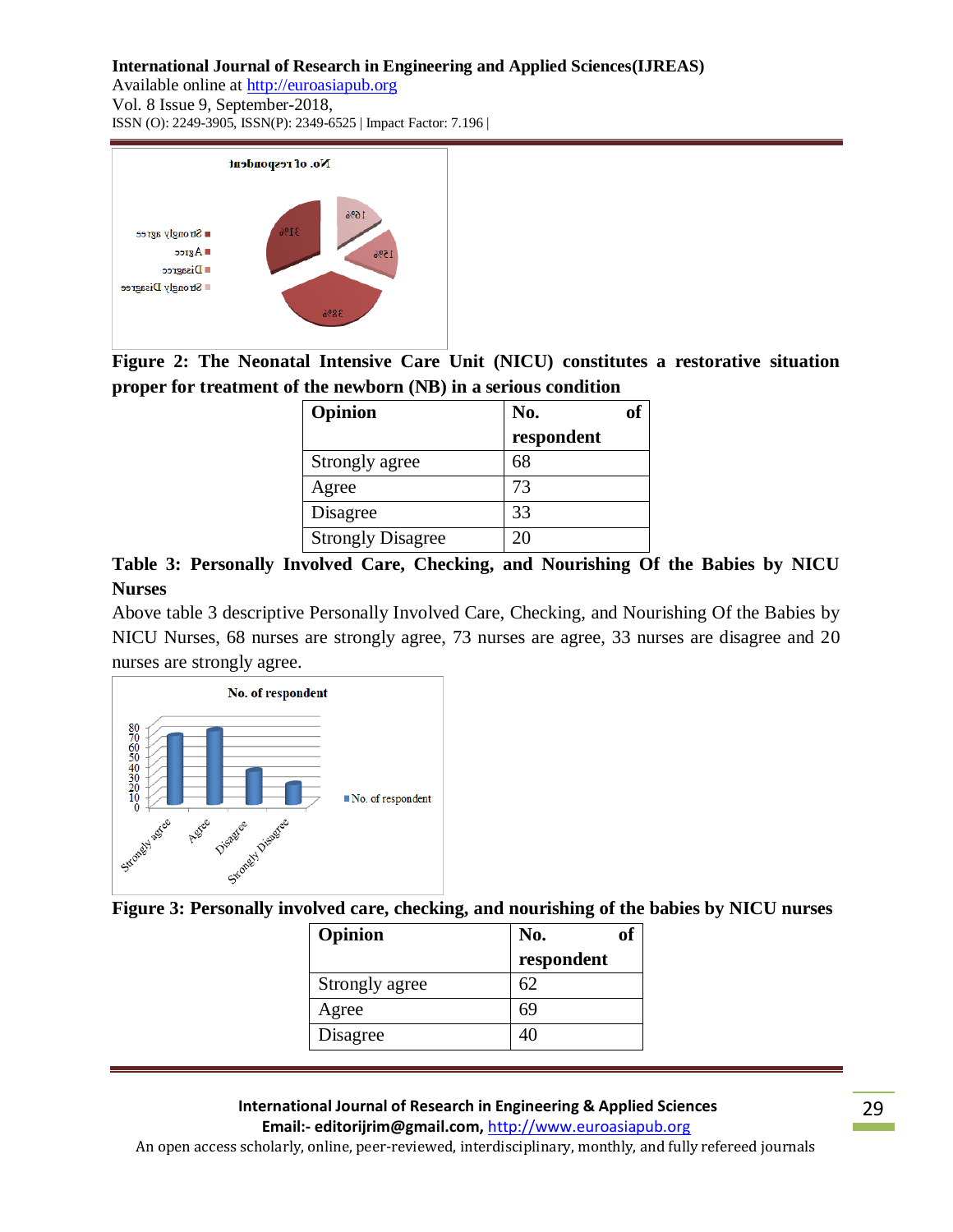#### **International Journal of Research in Engineering and Applied Sciences(IJREAS)**

Available online at http://euroasiapub.org Vol. 8 Issue 9, September-2018, ISSN (O): 2249-3905, ISSN(P): 2349-6525 | Impact Factor: 7.196 |

Strongly Disagree 29

**Table 4: Who Works Together With the Doctor, On the Treatment Methodology and the Immediate Inform To Newborn Family**

Above table 4 descriptive Who Works Together With the Doctor, On the Treatment Methodology and the Immediate Inform To Newborn Family, 62 nurses are strongly agree, 69 nurses are agree, 40 nurses are disagree and 29 nurses are strongly agree.



**Figure 4: Who Works Together With the Doctor, On the Treatment Methodology and the Immediate Inform To Newborn Family**

| Opinion                  | No.                  |
|--------------------------|----------------------|
|                          | respondent           |
| Strongly agree           | 65                   |
| Agree                    | 76                   |
| Disagree                 | 35                   |
| <b>Strongly Disagree</b> | $\gamma_{\varDelta}$ |

# **Table 5: NICU nurses spend an expansive piece of their chance of alleviating the infant with NAS**

Above table 4.5 descriptive NICU nurses spend an expansive piece of their chance of alleviating the infant with NAS, 65 nurses are strongly agree, 76 nurses are agree, 35 nurses are disagree and 24 nurses are strongly agree.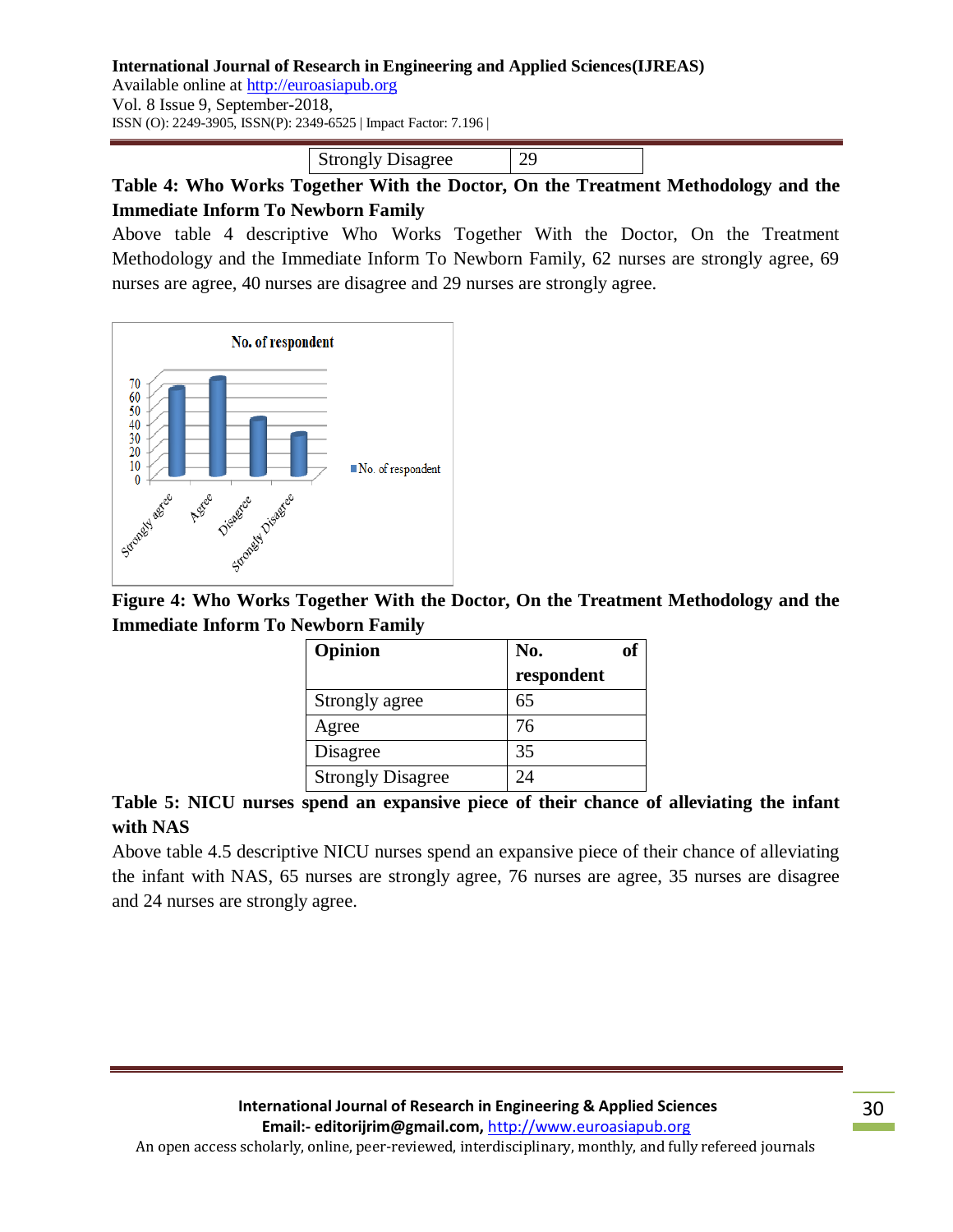#### **International Journal of Research in Engineering and Applied Sciences(IJREAS)**

Available online at http://euroasiapub.org Vol. 8 Issue 9, September-2018, ISSN (O): 2249-3905, ISSN(P): 2349-6525 | Impact Factor: 7.196 |



**Figure 5: NICU Nurses Spend an Expansive Piece of Their Chance of Alleviating the Infant with NAS**

 **What are the factor which affects the Nurses treatment in NICU and its effects on their family?**

Nature is supreme the way it looks after all the needs of the baby in the womb. The baby is gently rocked in the warm amniotic fluid and is well protected from infections and effectively shielded against light and sound. The baby is comfortably "nested" in a flexed posture with hands in the midline close to his mouth. The uterine blood flow provides a soothing music akin to a waterfall while tick-tack of the maternal heart beats provides him constant soothing beats of a cuckoo clock. The physiological needs of oxygenation, nutrition and excretion are admirably met by the utero-placental unit. Despite several attempts, scientists have failed to fabricate an incubator with all the qualities and characteristics of the womb.

### **Technology-oriented Newborn Care**

During the last three to four decades technology has revolutionized the care of preterm babies. The earlier relatively humanized approaches in the care of preterm babies by gentle handling and "masterly inactivity" has been replaced by the use of aggressive and invasive hi-tech modalities to provide life support to tiny babies to improve their survival. The art of newborn care has been sacrificed at the altar of technology. The babies are being handled as "objects" without any concern either for their comfort or for their stimulation. The intensive care of the newborn babies has become mechanical or "robotic" and stereotyped instead of being flexible and individualized. We are caring our babies entirely with our brains with total disregard for providing them care with our hearts. It is a pity that technological advances have dehumanized the care of preterm babies.

# **Special Nurses Treatment With NICU Adopted New Technologies To Improve The Extra Care Of New Born**

The care for preterm infants has improved considerably in the last decades and although the outcome improved, prematurity is still a large global health issue and is ranked in the top 10 of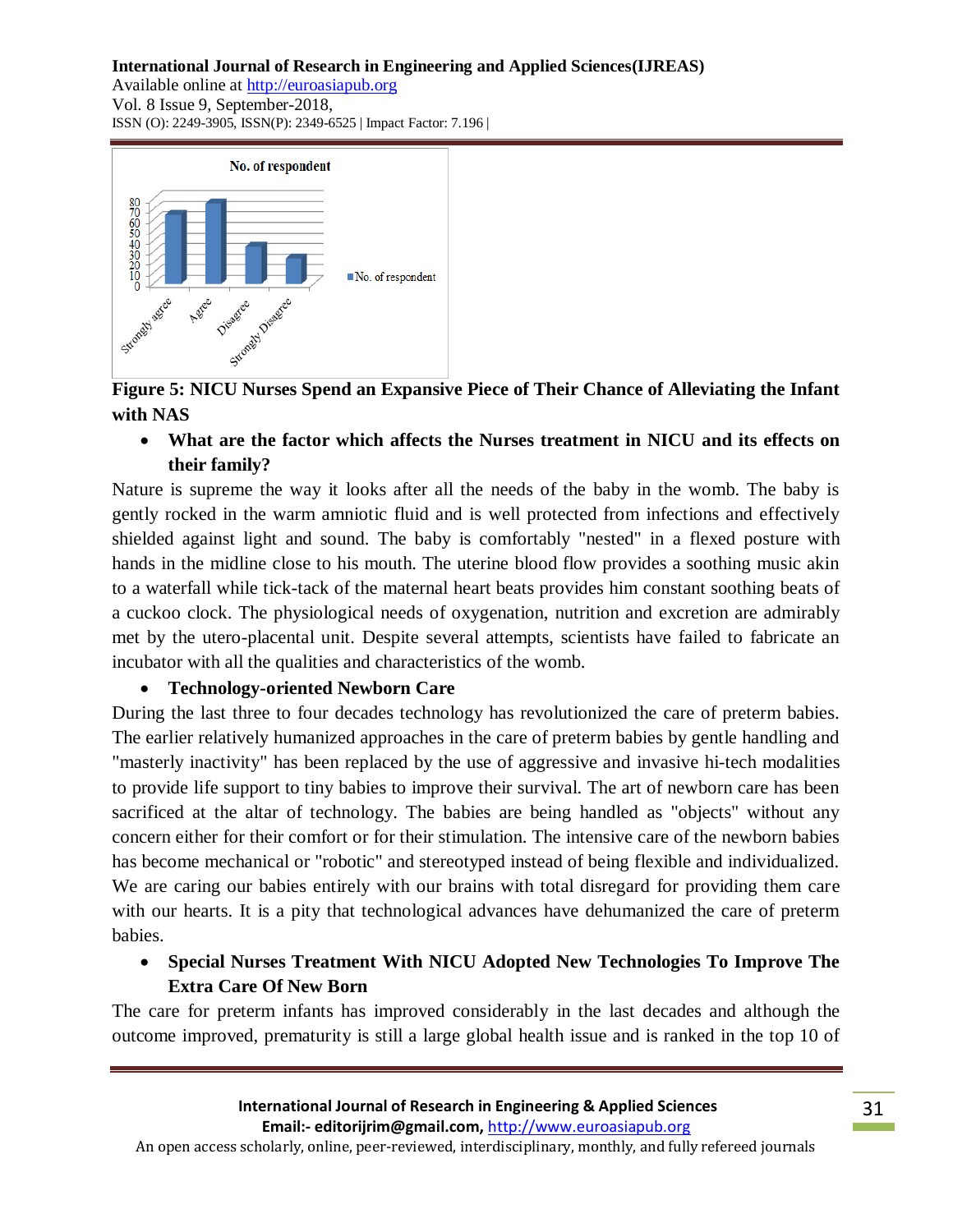the WHO list of leading causes of burden of disease. Prematurity still leads to organ injury, especially of the lungs and brain, and is responsible for 50% of perinatal mortalit. Historically, much progress in neonatal care was made through the use of technology. Later on, preterm infants were able to survive by the use of a mechanical ventilator specifically designed for neonates.

### **3. CONCLUSION**

Current practice in most neonatal units in the UK is more often than not to revive a baby if the result is unsure and give intensive care until the standpoint is clearer. Notwithstanding, as lifesparing treatments can be intrusive and may cause enduring, it is hard to tell whether this is the correct strategy if the baby is probably not going to profit. Consequently, the Working Party gave careful thought to whether or when intensive care ought to be retained from babies born incredibly prematurely. We inferred that the significant changeability in result for such babies implied that a total prohibition on intensive care would be a baseless encroachment of the interests both of the child and their parents.

This case report highlights the utility of the NICU clinical basic leadership calculation for not just helping with building up a proof based PT plan of care for one infant at high-hazard yet additionally featuring NICU programmatic and strategy qualities and territories for improvement. The NICU developmental and therapeutic teams should direct comparable endeavors to guarantee that they are providing the most astounding quality therapeutic intercessions for this powerless populace. This research was a utilitarian report that at the same time, delivered a direction control for parents in the Neonatal Intensive Care Unit of KSSHP and a composed report. Trough writing research an immense measure of data was prepared and chose to best present the ebb and flow research done in the field of family-focused nursing, neonatal intensive care nursing and direction as an instrument. It features the significance of familyfocused nursing, parental training, and parental inclusion in the care procedure of the infant paying little respect to the technical condition of the NICU condition.

### **4. RECOMMENDATIONS**

**Culture of quality improvement.** Leadership may publicly emphasize the importance of appropriate care of the NICU graduate and stepwise improvements in care delivery informed by data. Patient registry, workflow process mapping, care protocols, and use of data for process and outcomes improvement should be emphasized.

**Patient registry.** Preterm infants should be identified and tracked from NICU discharge by the primary care practice. The resulting patient registry can be used for QI purposes, including creation of patient data to measure outcomes and inform changes, and acuity scoring, identifying patients with greater need for intensive case management based on medical or social complexity.